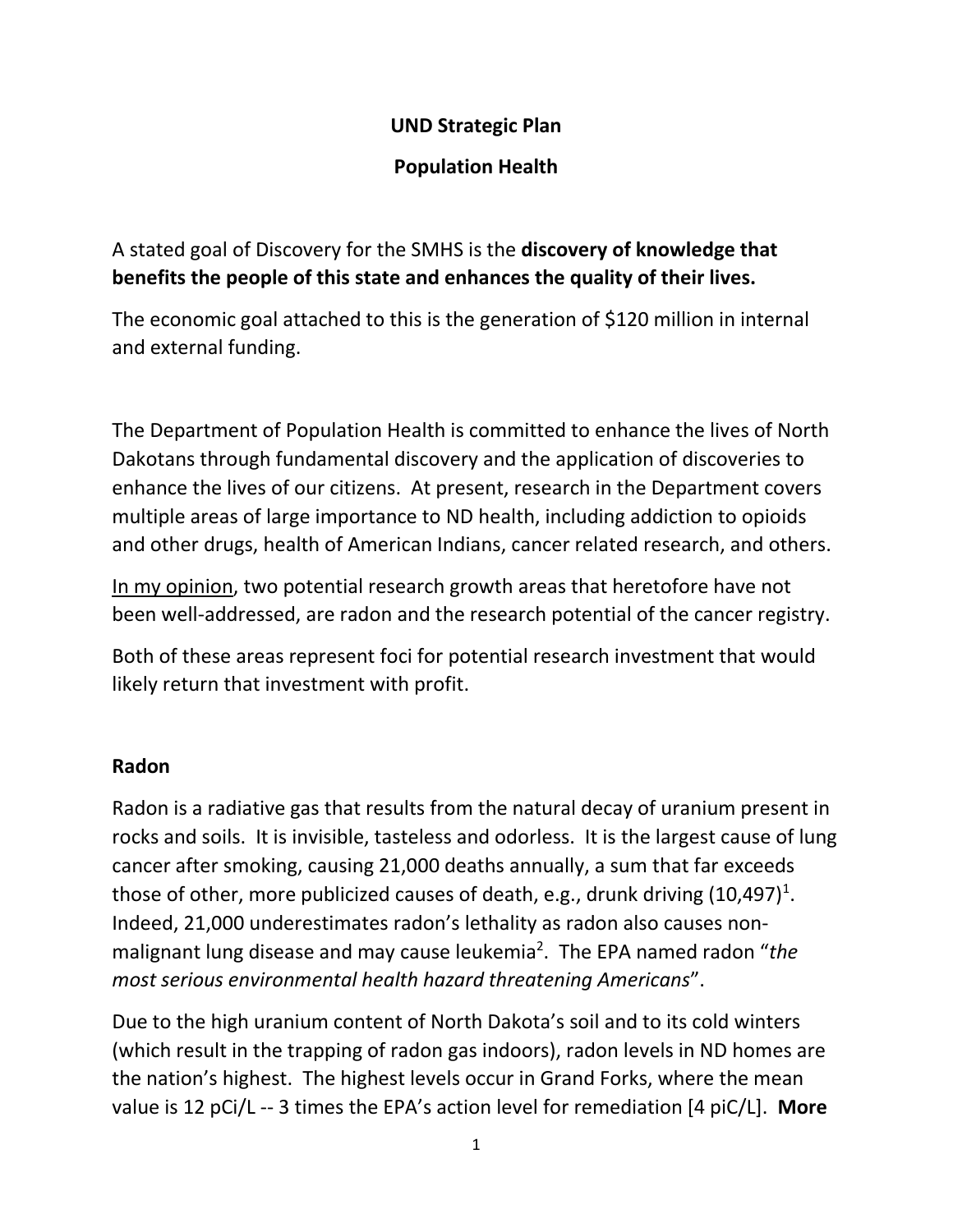# **than 10% of Grand Forks homes exceed 20 pCi/L; this is the carcinogenic equivalent of 1,000 chest X-rays per year.**

Deaths due to radon result from the failure to test and remediate homes with high levels. Our recent review of radon knowledge indicates that most Americans do not know that radon causes cancer. Indeed, **most Americans younger than 30 do not even know what radon is!<sup>3</sup> The high radon levels in Grand Forks homes** and home-owners poor understanding of this hazard is a critical problem. Radon in homes can be remediated, often at a cost of \$1500 or less. Moreover, low or no cost radon remediation is available for low-income home-owners. *However, radon remediation requires radon testing, and testing requires radon education*.

Thus, there are numerous opportunities for research in radon education. We have made some progress in this area, e.g., Dr. Soojung Kim (faculty member in Communications and student in the MPH program) was recently awarded an Early Career Award to develop a radon "app" to educate individuals about radon using cell phone and social media.

A Phase II grant application to the NIEHS will be submitted April 5. This grant, in collaboration with an interactive media firm in NC, is in excess of 1,000,000. There are many other opportunities that could be developed in this area.

In sum, radon is a proven health hazard, a cause of lung cancer and a possible cause of other cancers (e.g., leukemia and malignant melanoma). North Dakota has the highest radon levels in the nation. This is an opportunity to turn (radioactive) lemons into lemonade.

# **Cancer Registry**

In the area of cancer etiology, North Dakota has several opportunities that have not been appreciated. Many such opportunities lay fallow within the state cancer registry. For example, for unexplained reasons, ND has the highest incidence rates in the nation for chronic lymphocytic leukemia and for colorectal cancer. Our rates for thyroid cancer are also elevated for reasons that are unclear. These are potentially important observations for the following reasons:

• Most CLL is diagnosed "incidentally" among individuals seeking health care for unrelated reasons. Because the availability of health professionals in ND is low, the high rates of CLL in our state are unlikely due to diagnostic